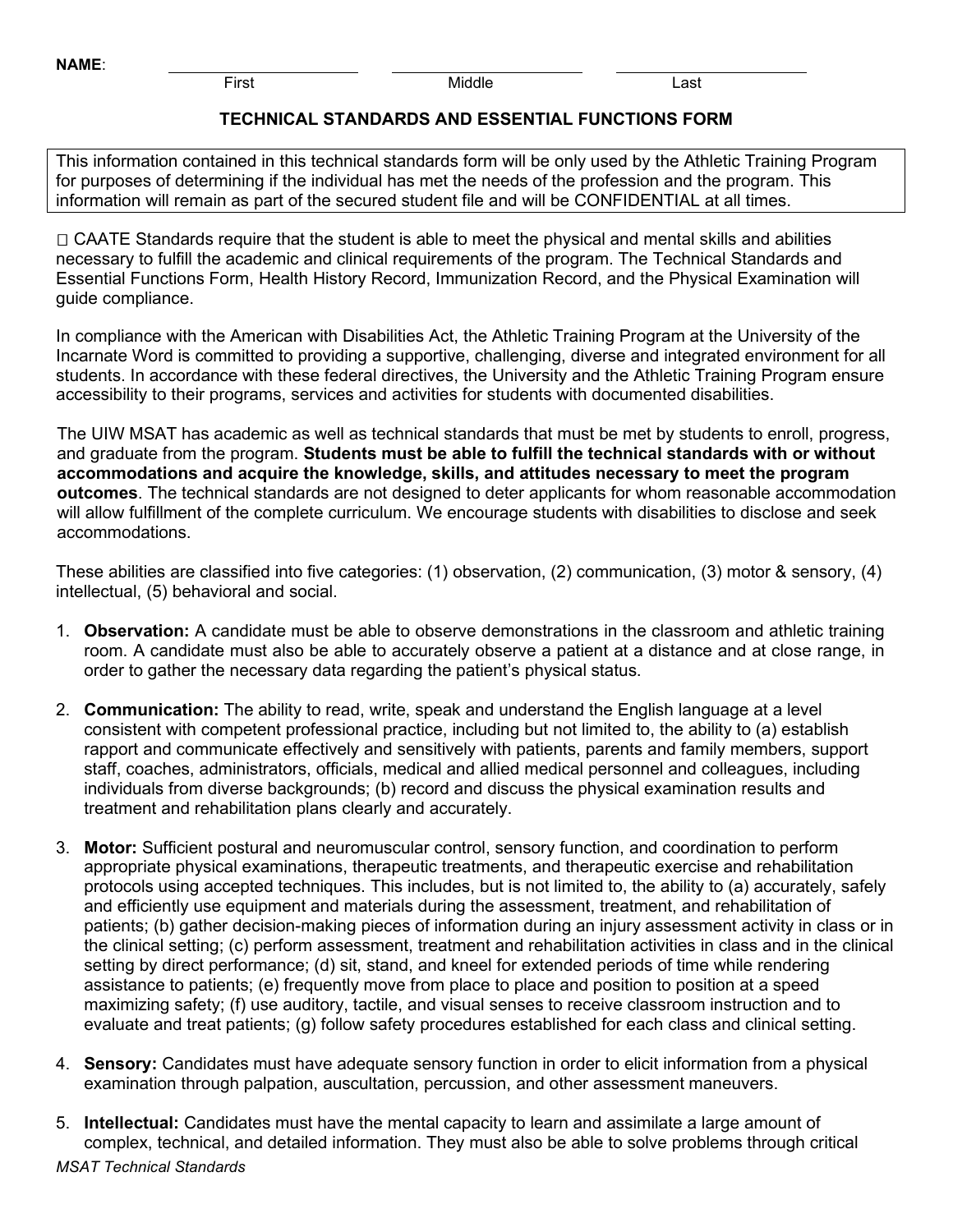First Middle Last

analysis and perform measurements necessary to develop a therapeutic plan.

## **6. Professionalism:**

Ability to follow the tenets of Catholic Social Teaching, the Standards of Care of various health professions, and their Code of Ethics (includes but is not limited to the following):

- •Demonstrate compassion and respect for the dignity of all human beings
- •Exercise honesty in all work and human interactions throughout the course of MSAT program
- •Demonstrate willingness to care and to advocate for diverse patients, including the poor and the vulnerable
- •Exercise initiative to acquire the foundational knowledge of the MSAT program
- •Assume accountability for all work completed throughout the course of the MSAT program
- •Demonstrate willingness to accept feedback and learn from others (faculty, peers, patients, & interprofessional health care team members)
- •Demonstrate curiosity and interest in lifelong learning
- •Demonstrate professionalism in all learning situations throughout the program
- 7. **Behavioral and Social:** Candidates must possess emotional and social attributes required to exercise good judgment, maintain composure, promptly complete all responsibilities as they relate to the care and management of a patient, and develop mature, sensitive, and effective relationships with patients and other members of the health care team. Candidates must also be able to adapt to an ever-changing environment, display adaptability, tolerate physically taxing workloads, and maintain their composure during highly stressful situations. Candidates must possess the ability to recognize the personal need for help and seek help effectively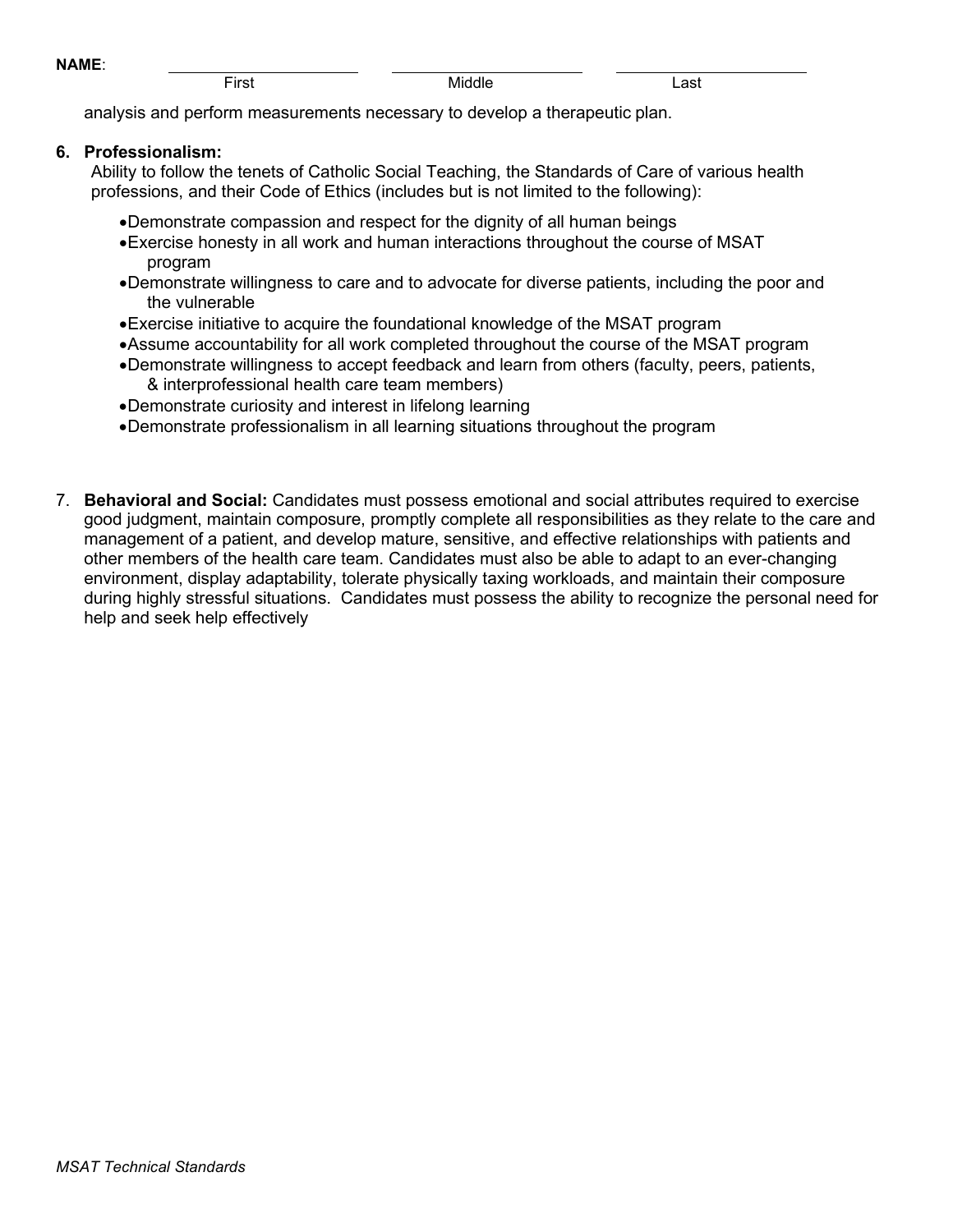First Middle Last

In accordance with Section 504 of the Rehabilitation Act of 1973, Subpart E and Title III of the Americans with Disabilities Act, the University ensures accessibility to its programs, services, and activities for students with documented disabilities. Accessibility is accomplished through the provision of a wide variety of services tailored to each student's documented needs and strengths. To qualify for services, the student must provide the Office of Student Disability Services with the appropriate documentation of his or her disability at the time services and/or accommodations are requested.

Reasonable accommodations for students with disabilities will be considered on a nondiscriminatory, confidential, case-by-case basis and in consultation with the UIW Office of Student Disability Services. This includes a review of whether the accommodations may jeopardize clinician/patient safety, or the educational process of the student, including all coursework, clinical experiences and internships deemed essential for graduation. This process is informed by the knowledge that students with disabilities have the ability to become successful health professionals. Students who believe they have a disability are encouraged to contact UIW Student Disability Services at 210-829-3997. For more information, see [https://my.uiw.edu/sds/index.html.](https://my.uiw.edu/sds/index.html)

In consultation with the Manager of Student Disability Services, MSAT Admissions Committee and the Program Chair, the Dean of the Ila Faye Miller School of Nursing & Health Professions (IFM SNHP) will have the authority to make the final determination regarding the ability of a particular student to enter and/or continue in the program. Any evidence of a possible inability to meet the technical standards may be cause for further student evaluation at the MSAT Program's discretion. **Fulfillment of the technical standards for graduation from the UIW MSAT program does not mean that the graduate will be able to fulfill the technical requirements or the essential functions and skills of all athletic training roles. Students should research roles and opportunities within the athletic training profession prior to application**.

**Temporary Disabilities:** Although ADA guidelines and State of Texas Law do not require academic programs to provide accommodations to students with temporary disabilities (disabilities less than 3 months), the MSAT Program, in consultation with the Office of Student Disability Services, may decide on a case-by-case basis to provide accommodations and support to temporarily disabled students. The MSAT Program may require medical provider release to return to the classroom and/or clinical setting following any temporary disability.

## **Student Acknowledgement:**

I acknowledge and understand the technical standards associated with the profession and the program. I feel that I am capable of meeting the technical standards for admission and are capable of the didactic and clinical needs of the program. I understand if my abilities or health status change I must resubmit this form along with a new physical examination and health history form.

Student's Signature: Date: Date: Date: Date: Date: Date: